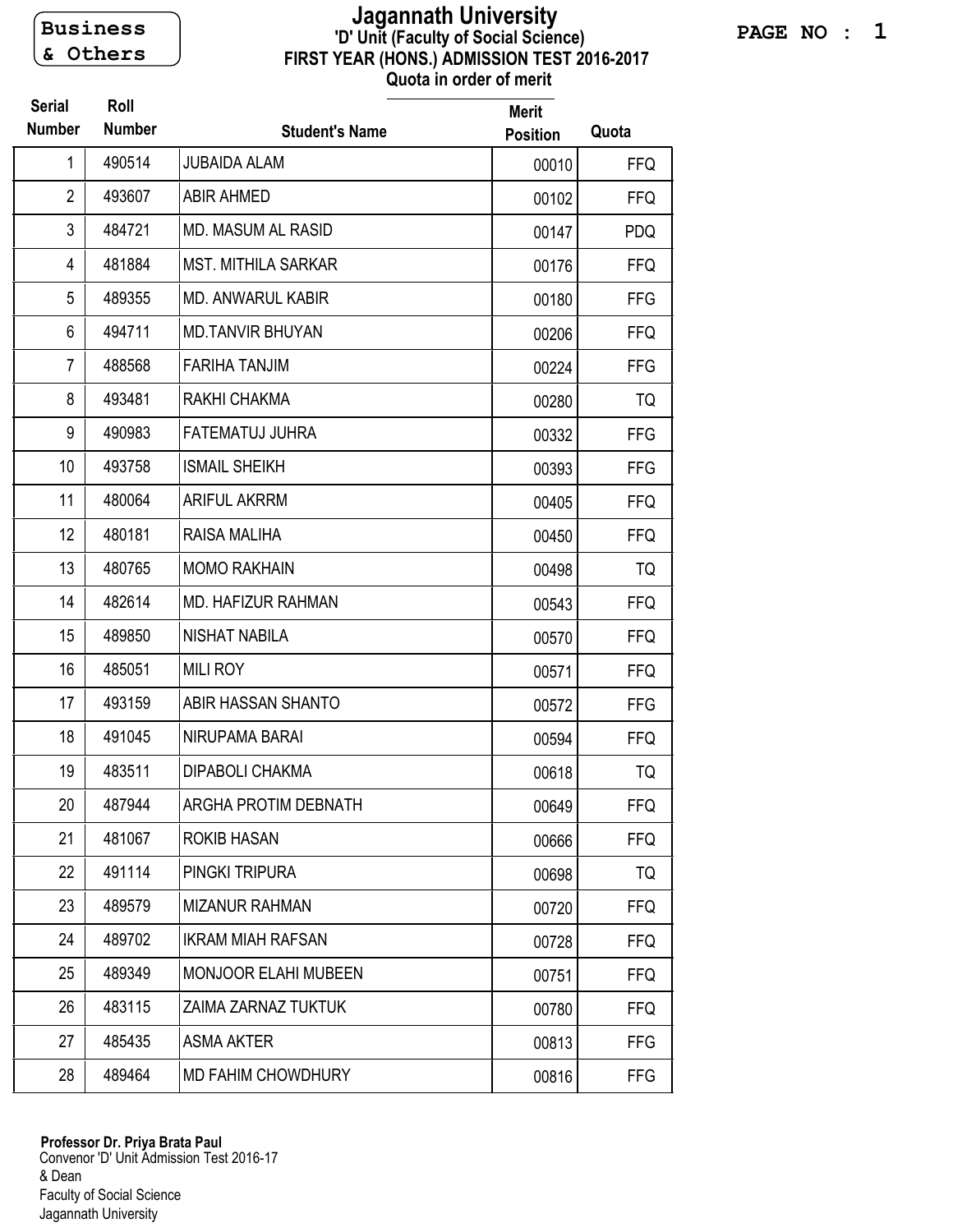**& Others** 

## **FIRST YEAR (HONS.) ADMISSION TEST 2016-2017 Quota in order of merit 'D' Unit (Faculty of Social Science) Jagannath University Business**

| <b>Serial</b><br><b>Number</b> | Roll<br><b>Number</b> | <b>Student's Name</b>         | <b>Merit</b><br><b>Position</b> | Quota      |
|--------------------------------|-----------------------|-------------------------------|---------------------------------|------------|
| 29                             | 494677                | NUSRAT JAHAN ANANNA           | 00824                           | <b>FFQ</b> |
| 30                             | 484274                | <b>MD. NURUL ISLAM</b>        | 00825                           | <b>FFG</b> |
| 31                             | 481758                | ANIKA IBNAT ETU BINTEY ENAYET | 00849                           | <b>FFQ</b> |
| 32                             | 485494                | S.M.MEHEDI MONSOR             | 00865                           | <b>FFG</b> |
| 33                             | 490397                | <b>SHANTA ISLAM</b>           | 00879                           | <b>FFG</b> |
| 34                             | 490595                | SANJIDA ISLAM                 | 00887                           | <b>FFG</b> |
| 35                             | 481324                | FATEHA RAHAMAN BHUIYAN        | 00904                           | <b>FFG</b> |
| 36                             | 481840                | <b>KAZI TURAN AHMED</b>       | 00934                           | <b>FFQ</b> |
| 37                             | 492314                | <b>MD RAYHAN ISLAM</b>        | 00935                           | <b>FFG</b> |
| 38                             | 491884                | TANIMA AKTER SHORNA           | 00964                           | <b>FFG</b> |
| 39                             | 480795                | DHANANJOY DIBRU               | 00967                           | TQ         |
| 40                             | 485671                | ASMA ANIKA KEYA               | 00998                           | <b>FFG</b> |
| 41                             | 482917                | U NUE CHING MARMA             | 01014                           | TQ         |
| 42                             | 488664                | <b>SHARIF SALAMUR RAHMAN</b>  | 01054                           | <b>FFQ</b> |
| 43                             | 487893                | SUDIPTI SHAHANA MOURI         | 01110                           | <b>FFQ</b> |
| 44                             | 492015                | AFSANA HOSSAIN SHORNA         | 01150                           | <b>FFG</b> |
| 45                             | 492490                | KANIZ FATEMA                  | 01184                           | <b>FFQ</b> |
| 46                             | 488386                | <b>UPASHI MARMA</b>           | 01232                           | TQ         |
| 47                             | 488955                | <b>MD. FAHIM MUNTASIM</b>     | 01262                           | <b>FFQ</b> |
| 48                             | 491979                | <b>EFSITA EMI</b>             | 01283                           | <b>FFQ</b> |
| 49                             | 480444                | ANWESHA KRISHNA SHILL         | 01319                           | <b>FFQ</b> |
| 50                             | 483868                | <b>TEJASWITA TANCHANGYA</b>   | 01322                           | TQ         |
| 51                             | 485631                | <b>TASHUD TABASSUM CHINHO</b> | 01334                           | <b>FFQ</b> |
| 52                             | 485407                | <b>MEHEDI HASAN RIPON</b>     | 01354                           | <b>FFG</b> |
| 53                             | 484254                | <b>ATINA CHAKMA</b>           | 01391                           | TQ         |
| 54                             | 491286                | <b>GAZI FAYED AHMED</b>       | 01394                           | <b>FFG</b> |
| 55                             | 494173                | AFSANA JANNAT                 | 01415                           | <b>FFG</b> |
| 56                             | 489144                | <b>HIMO AKTER</b>             | 01422                           | <b>FFQ</b> |

Convenor 'D' Unit Admission Test 2016-17 & Dean Faculty of Social Science Jagannath University **Professor Dr. Priya Brata Paul**